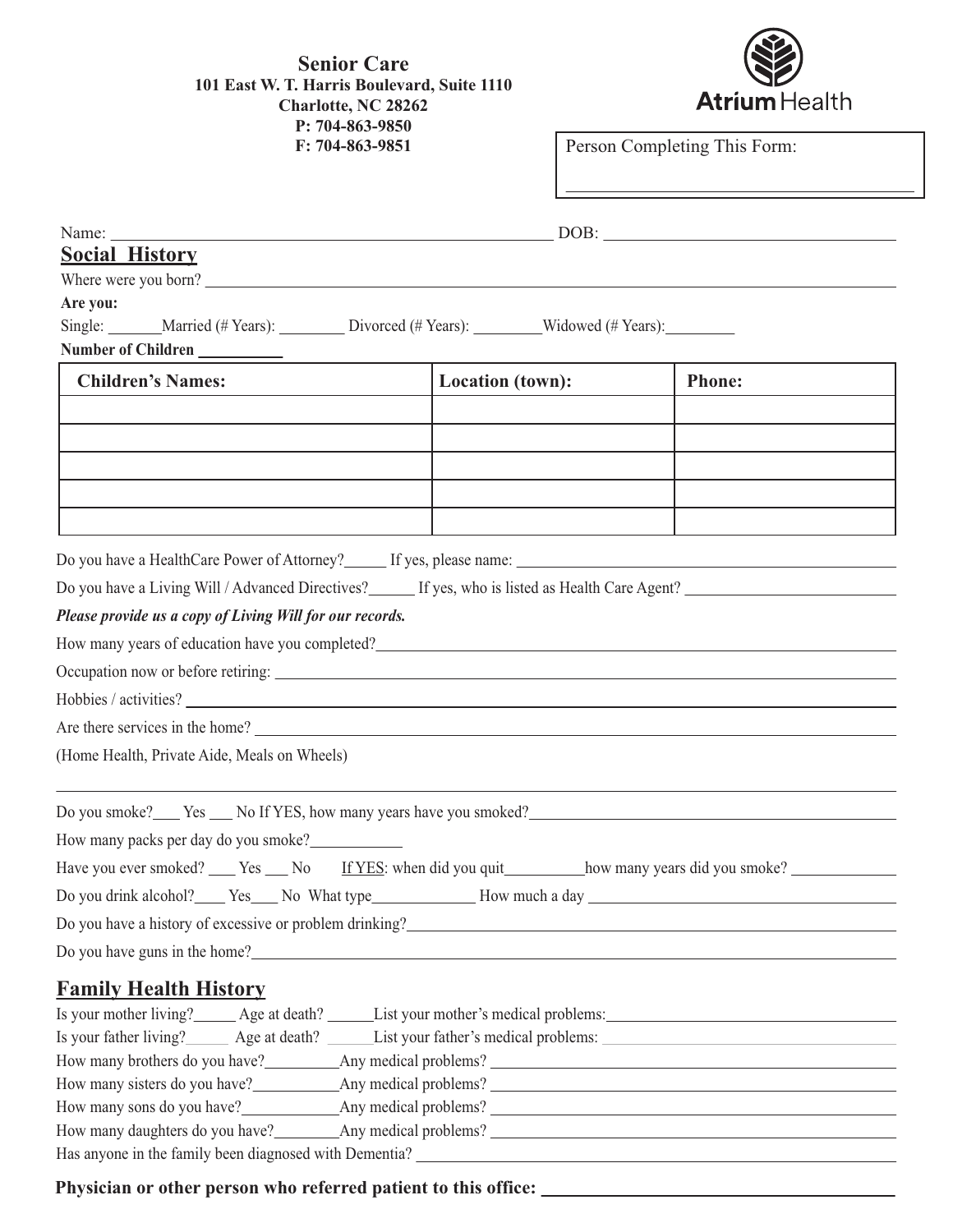# **What is the main reason for this visit:**

# **List the major issues you would like to discuss today:**

| 1. |
|----|
| 2. |
|    |
| 4. |
|    |
|    |
|    |

# **Are there any other healthcare professionals helping you with these problems? If Yes, who?**

| $\sqrt{2}$ |  |
|------------|--|
| ◠<br>. ب   |  |
| ↵          |  |
|            |  |

# **IF prior interventions / medications failed, why?**

|    | 1.                                                                                                                    |
|----|-----------------------------------------------------------------------------------------------------------------------|
|    | 2.                                                                                                                    |
|    | $\mathfrak{I}$ .                                                                                                      |
| 4. | <u> 1980 - Johann Barbara, martin amerikan ba</u>                                                                     |
|    | <u> 1989 - Andrea Albert III, martin a bhaile an t-ainm an t-ainm an t-ainm an t-ainm an t-ainm an t-ainm an t-ai</u> |
|    |                                                                                                                       |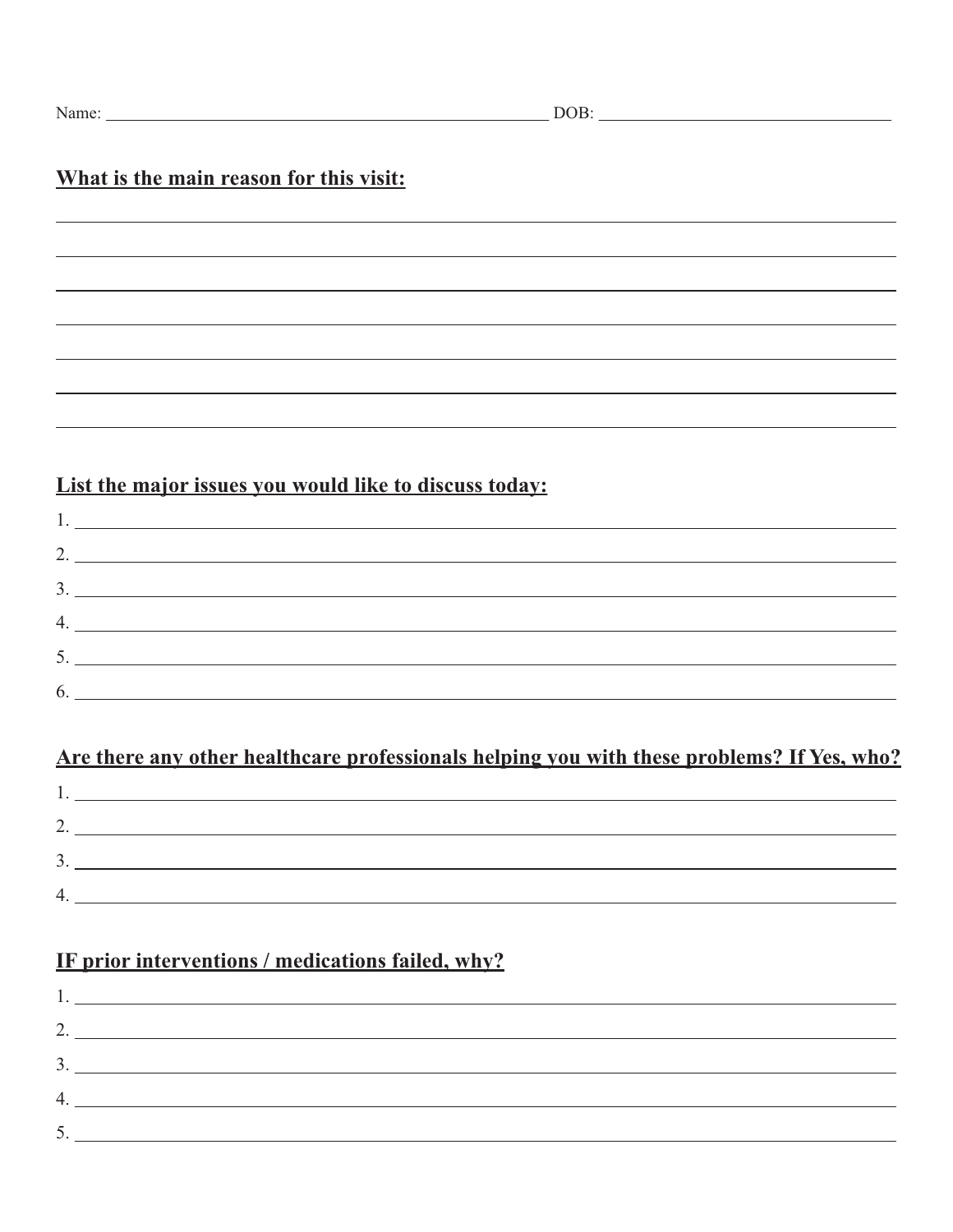| <b>Name of Medication</b> | <b>Dose</b> | How often is<br>it taken | Approximate<br><b>Date Started</b> | Reason you take<br>this medication |
|---------------------------|-------------|--------------------------|------------------------------------|------------------------------------|
|                           |             |                          |                                    |                                    |
|                           |             |                          |                                    |                                    |
|                           |             |                          |                                    |                                    |
|                           |             |                          |                                    |                                    |
|                           |             |                          |                                    |                                    |
|                           |             |                          |                                    |                                    |
|                           |             |                          |                                    |                                    |
|                           |             |                          |                                    |                                    |
|                           |             |                          |                                    |                                    |
|                           |             |                          |                                    |                                    |
|                           |             |                          |                                    |                                    |
|                           |             |                          |                                    |                                    |
|                           |             |                          |                                    |                                    |

**Medication Allergies** *(and reactions):*

| <u> 1989 - Johann Barn, mars ann an t-Amhainn an t-Amhainn an t-Amhainn an t-Amhainn an t-Amhainn an t-Amhainn an</u> |                                         |  |  |
|-----------------------------------------------------------------------------------------------------------------------|-----------------------------------------|--|--|
|                                                                                                                       | <u> 1999 - Johann Barbara, martin a</u> |  |  |
| <u> 1989 - Johann Barbara, martin d</u>                                                                               |                                         |  |  |
|                                                                                                                       |                                         |  |  |
|                                                                                                                       |                                         |  |  |
|                                                                                                                       |                                         |  |  |
|                                                                                                                       |                                         |  |  |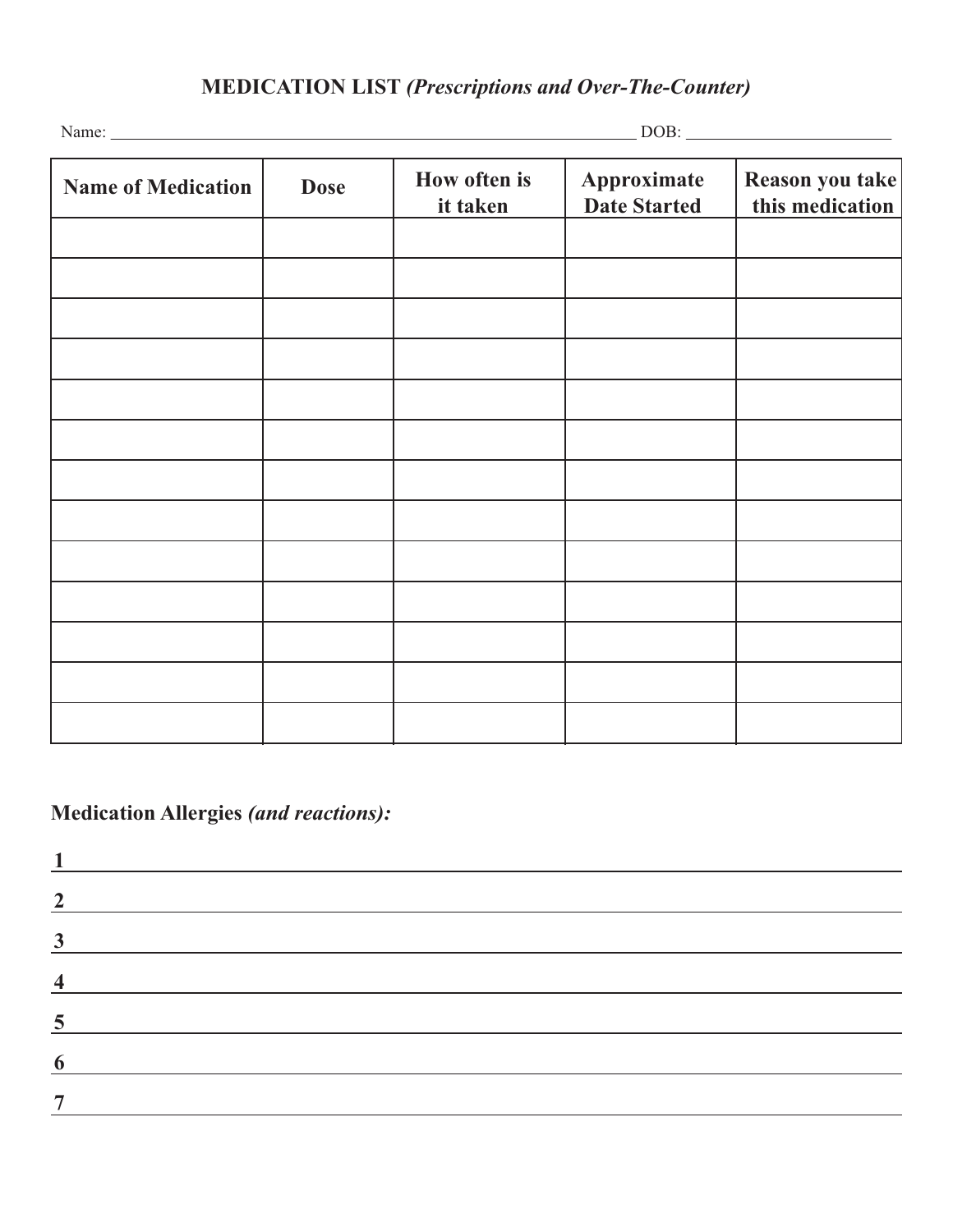# **MEMORY QUESTIONNAIRE: Please complete this form with a family member.**

#### **DO YOU HAVE PROBLEMS WITH:**

| <b>ORIENTATION TO TIME</b>                                  | Yes | No     |
|-------------------------------------------------------------|-----|--------|
| 1. Day of the month                                         | п   | □      |
| 2. Day of the week                                          | п   | П      |
| 3. Time of day                                              | П   | П      |
|                                                             |     |        |
| <b>MEMORY</b>                                               |     |        |
| 1. Recalling recent events                                  | п   | П      |
| 2. Remembering where things<br>are in the home              | □   | □      |
| 3. Need written lists for everything                        | □   | $\Box$ |
| 4. Remembering appointments                                 | п   | П      |
| 5. Learning new things                                      | П   | $\Box$ |
| 6. Remembering new information                              | П   | $\Box$ |
| 7. Remembering family events                                |     |        |
| (birthdays)                                                 | П   | □      |
| 8. Remembering names of                                     |     |        |
| friends / family                                            | П   | П      |
| 9. Recognize friends / family                               |     |        |
| (faces)                                                     | П   | П      |
| 10. Confusion about family members<br>(who is alive / dead) | П   | П      |
|                                                             |     |        |
| <b>SPEECH</b>                                               |     |        |
| 1. Finding words                                            | п   | П      |
| 2. Speaking clearly                                         |     |        |
| (understandability)                                         | П   | □      |
| 3. Following directions                                     | п   | П      |
| 4. Reading                                                  | п   | $\Box$ |
| 5. Writing                                                  | п   | $\Box$ |
| 6. Change in quality of speech $+/-$                        | п   | П      |
| THINKING                                                    |     |        |
| 1. Finances                                                 |     |        |
| (paying bills, balance checkbook) $\Box$                    |     | П      |
| 2. Financial decisions: poor choices $\Box$                 |     |        |
| 3. Leisure activities                                       |     |        |
| (hobbies, games, socializing)                               |     | П      |
| <b>SENSE OF DIRECTION</b>                                   |     |        |
| 1. Getting lost driving                                     | П   | П      |
| 2. Getting lost in the neighborhood                         | п   | □      |
| 3. Getting lost in your home                                | п   | □      |
| 4. Getting your clothes arranged                            | п   | п      |
|                                                             |     |        |

### **HAVE YOU EXPERIENCED:**

| <b>CHANGE IN FEELINGS/</b>                                |            |             |
|-----------------------------------------------------------|------------|-------------|
| <b>ACTIVITY</b>                                           | <b>Yes</b> | N0          |
| 1. Sleep                                                  | п          | п           |
| 2. Guilt / worthlessness                                  | П          | □           |
| 3. Energy                                                 | П          | $\Box$      |
| 4. Sadness / crying                                       | П          | П           |
| 5. Loss of appetite                                       | $\Box$     | $\Box$      |
| 6. Slowness in movements                                  | п          | П           |
| 7. Very restless / agitated                               | п          | П           |
| 8. Suicide thoughts                                       | П          | $\square$ s |
| 8. History of depression                                  | П          | п           |
| <b>ACTIVITY CHANGES</b>                                   |            |             |
| 1. Start tasks                                            | П          |             |
| 2. Complete tasks                                         | п          | п           |
| 3. Concentration                                          | п          |             |
| <b>OTHER PROBLEMS</b>                                     |            |             |
| 1. Paranoid                                               | П          | П           |
| 2. Fearful                                                | П          | □           |
| 3. Loss of confidence                                     | П          | $\Box$      |
| 4. Irritable                                              | п          | П           |
| 5. Mood swings                                            | П          | п           |
| 6. Inappropriate<br>laughing or crying                    | П          | П           |
| 7. Impolite, embarrassing                                 |            |             |
| comments to others                                        | п          | п           |
| 8. Physical / verbal aggression                           | п          | П           |
| 9. Confusion - disoriented                                | п          | п           |
| 10. Hallucinations (things or people<br>that aren't there | П          |             |
| 11. Repetitive actions (sorting,<br>wandering, muttering) | П          | п           |

## **FUNCTIONAL STATUS: Please check the appropriate box:**

| <b>Activities of Daily Living</b>              | Assistance | Assistance | Care |
|------------------------------------------------|------------|------------|------|
| Bathing                                        | п          | П          | П    |
| Dressing                                       | П          | П          |      |
| Toileting                                      | П          |            |      |
| Transferring / Walking                         | П          |            |      |
| Continence                                     |            |            |      |
| Feeding                                        |            |            |      |
| <b>COMMENTS</b>                                |            |            |      |
|                                                |            |            |      |
|                                                |            |            |      |
|                                                |            |            |      |
|                                                |            |            |      |
|                                                |            |            |      |
|                                                |            |            |      |
|                                                |            |            |      |
| <b>Instrumental Activities of Daily Living</b> |            |            |      |
| <b>Using Telephone</b>                         | П          | П          |      |
| Grocery Shopping                               | П          | П          |      |
| Preparing Meals                                | П          |            |      |
| Doing Housework                                | П          |            |      |
| Doing Laundry                                  |            |            |      |
| <b>Taking Medications</b>                      |            |            |      |
| <b>Managing Finances</b>                       | П          | п          |      |
| Driving                                        | П          |            |      |

<u> 1980 - Johann Barbara, martxa alemaniar a</u>

<u> 1980 - Johann Barbara, martxa alemaniar a</u> <u> 1989 - Johann Barn, mars ann an t-Amhain Aonaich an t-Aonaich an t-Aonaich an t-Aonaich an t-Aonaich an t-Aon</u>